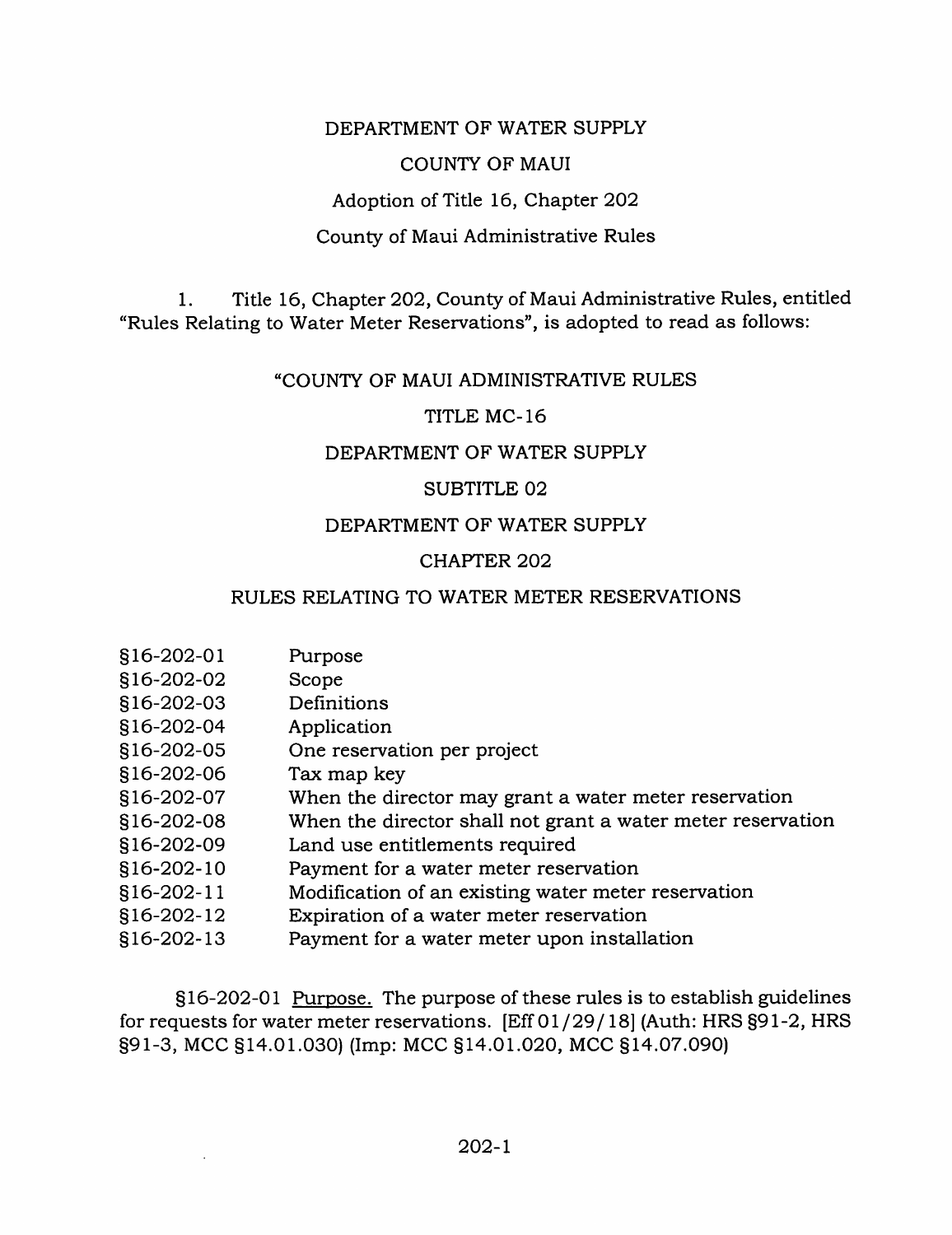§16-202-02 Scope. All areas provided water service from the department's water system, except the upcountry system, shall be within the scope of these rules. These rules shall apply to all requests for new or additional water service from a department water system, including subdivision water service. [Eff 01/29/18] (Auth: HRS §91-2, HRS §91-3, MCC §14.01.030) (Imp: MCC §14.01.020)

§16-202-03 Definitions. For purposes of these rules, unless it is plainly evident from the context that a different meaning is intended, certain words and phrases are defined as follows:

"Applicant" means any person or entity applying for new or additional water service, including subdivision water service.

"Large quantities of water" means large quantities of water as defined in section 16-201-03, County of Maui Administrative Rules.

"Project" means any development, including subdivisions, individual building permit activities, new water meter requests, or water meter upgrade requests.

"Ready for water service" means that the applicant is able to accept installation of water service because the water system improvements required by the department have been installed and have passed final inspection by the department.

"Water meter reservation" means a written commitment by the department executed by the director indicating that the proposed project will be provided source or service. [Eff 01/29/18] (Auth: HRS §91-2, HRS §91-3, MCC §14.01.030) (Imp: MCC §14.04.010, MCC §14.07.090)

§16-202-04 Application. An applicant may apply for and the director may grant a water meter reservation to an applicant upon proper application prescribed by the department, the payment of the fees and costs associated with the water meter, and subject to these rules. [Eff 01/29/18] (Auth: HRS §91-2, HRS §91-3, MCC §14.01.030) (Imp: MCC §14.07.090)

§16-202-05 One reservation per project. There shall be one water meter reservation for each project. There may be multiple water meters for each water meter reservation. [Eff 01/29/18] (Auth: HRS §91-2, HRS §91-3, MCC §14.01.030) (Imp: MCC §14.07.090)

§16-202-06 Tax map key. A water meter reservation shall be reserved for a certain parcel of real property as identified by its tax map key number. A water meter reservation is not transferrable to another parcel of real property or to another person or entity for a parcel of real property other than the parcel the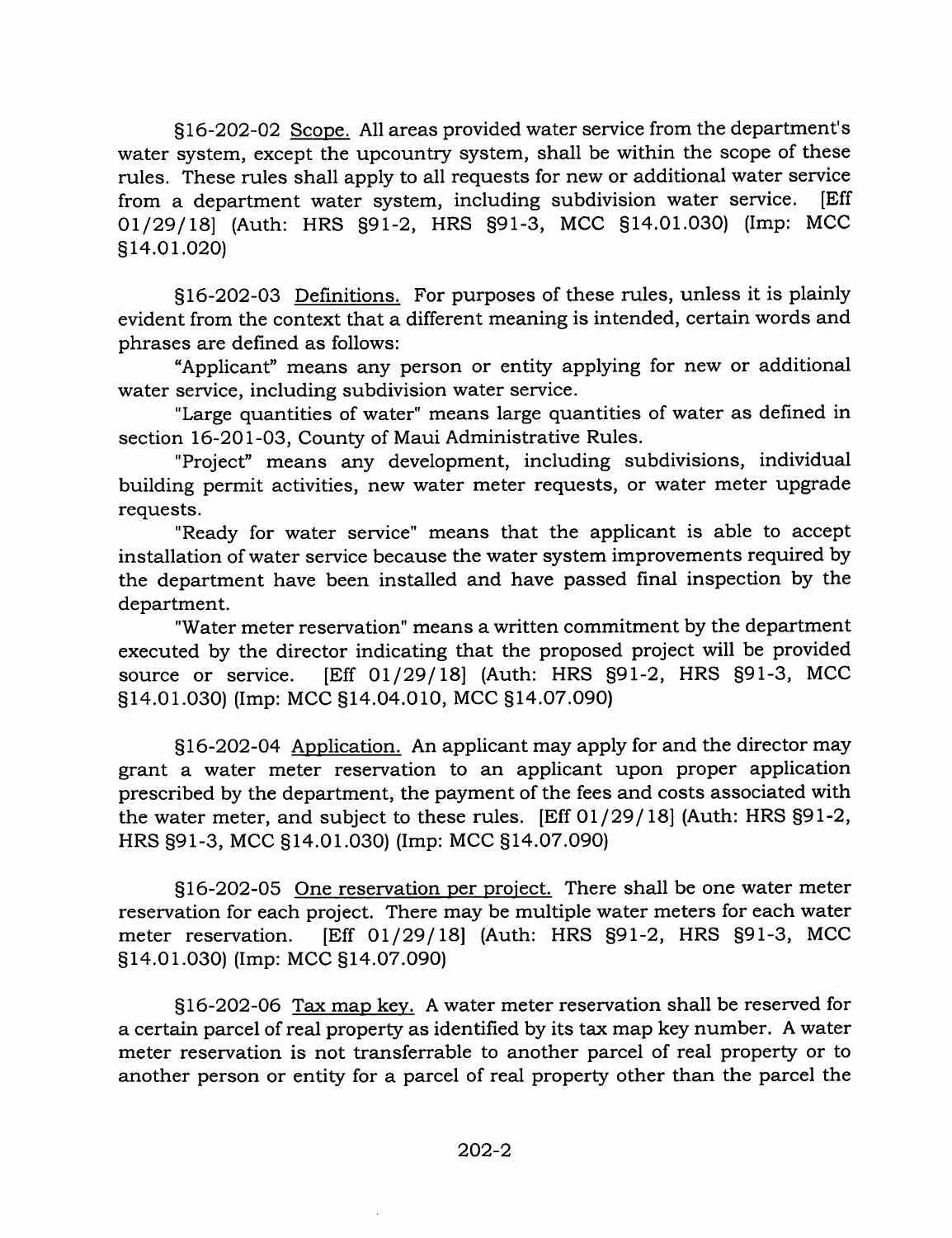water meter reservation was reserved for. [Eff 01 /29/18] (Auth: HRS §91-2, HRS §91-3, MCC §14.01.030) (Imp: MCC §14.07.090)

§16-202-07 When the director mav grant a water meter reservation. The director may grant a water meter reservation for a project only if the applicant is not requesting large quantities of water. [Eff 01/29/18] (Auth: HRS §91-2, HRS §91-3, MCC §14.01.030) (Imp: MCC §14.04.010, MCC §14.07.090)

§16-202-08 When the director shall not grant a water meter reservation. The director shall not grant a water meter reservation for any project when the projected water usage for that project amounts to large quantities of water. [Eff 01/29/18] (Auth: HRS §91-2, HRS §91-3, MCC §14.01.030) (Imp: MCC §14.04.010, MCC §14.07.090)

§16-202-09 Land use entitlements required. An applicant shall not be eligible to apply for a water meter reservation until the applicant obtains all required land use entitlements for the project, including but not limited to, any change of zoning, community plan amendment, state land use district classification amendment, special management area use permit, and project district phase 1 County council approval. [Eff 01 / 29/18] (Auth: HRS §91-2, HRS §91-3, MCC §14.01.030) (Imp: MCC §14.07.090)

§16-202-10 Pavment for a water meter reservation. Whenever the director grants a water meter reservation, the applicant shall pay the fees and costs associated with the water meter, as set forth in the annual budget. Such fees and costs are non-refundable. [Eff 01/29/18] (Auth: HRS §91-2, HRS §91-3, MCC §14.01.030) (Imp: MCC §14.07.090)

§16-202-11 Modification of an existing water meter reservation. If an applicant requests to modify an existing water meter reservation, such as increasing the projected water usage for a project, the director shall make a new determination based on the entire project as to the department's current threeyear forecast and percentage of maximum reliable capacity and whether the requested cumulative amount of water amounts to large quantities of water. If the requested cumulative amount of water for the entire project amounts to large quantities of water, the existing water meter reservation shall not be modified. If the requested cumulative amount of water for the entire project does not amount to large quantities of water, the water meter reservation shall be modified as requested. [Eff 01/29/18] (Auth: HRS §91-2, HRS §91-3, MCC §14.01.030) (Imp: MCC §14.04.010, MCC §14.07.090)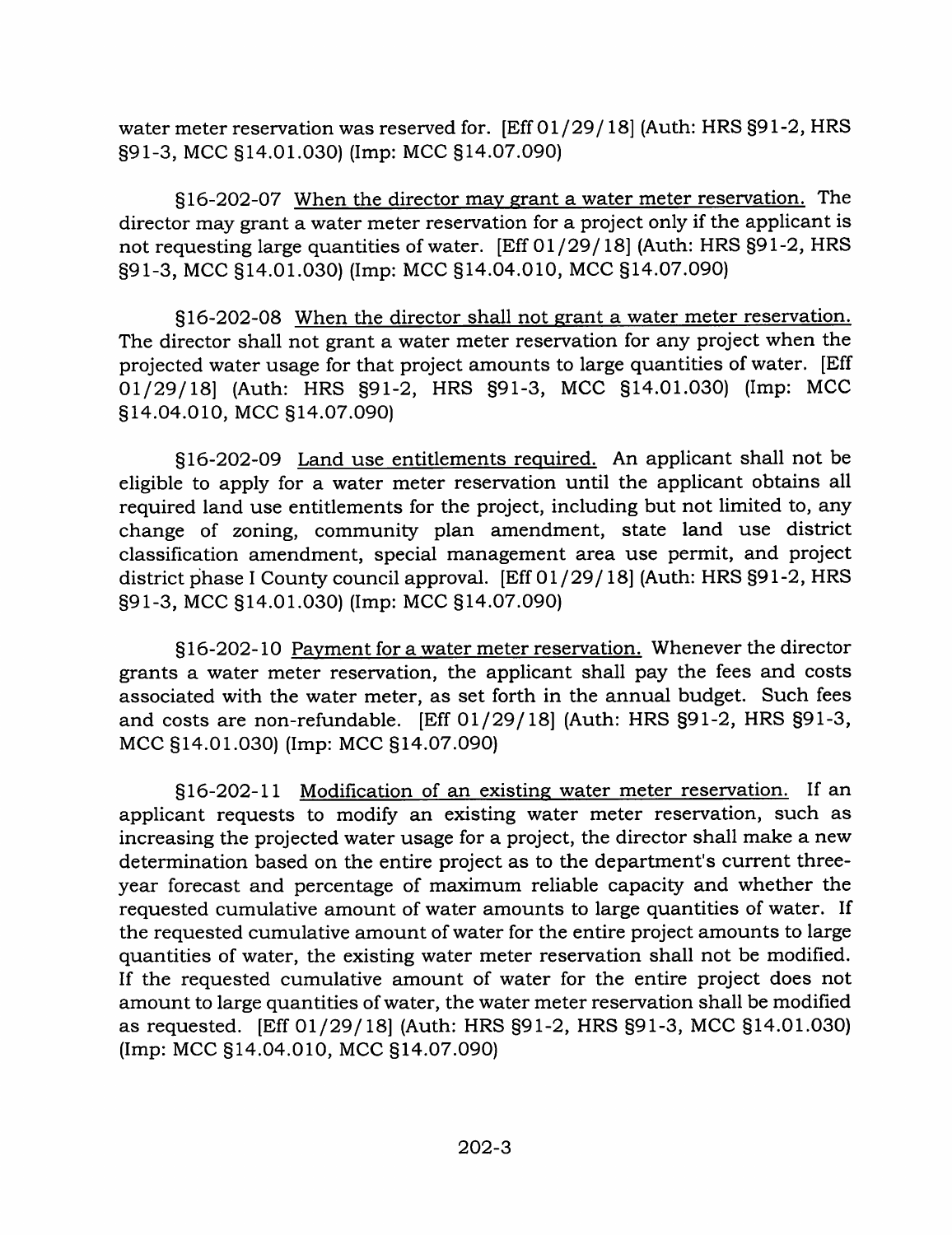§16-202-12 Expiration of a water meter reservation. The duration of a water meter reservation shall not exceed two years from the date of the department's approval of the water meter reservation, plus two six-month extensions, each for good cause shown and approved by the director, provided that water service source capacity is available. If within two years, or longer with extension(s), the applicant is ready for water service, the applicant shall apply for such water service with the department; provided, however, that a water meter shall not be installed until all required documents, including but not limited to, required easements, agreements, and cost-list affidavits have been completed and approved by the department. If within two years, or longer with extension(s), the required water system improvements related to the water meter reserved have not been installed and have not passed final inspection by the department, the water meter reservation shall expire and shall be deemed null and void. At the expiration of a water meter reservation, all fees and costs paid for the water meter reservation pursuant to section 16-202-10, County of Maui Administrative Rules, shall be forfeited to the department and shall not be refunded to the applicant. No credit of any kind shall be given toward any future application. In the event there has been a modification of an existing water meter reservation, the water meters covered under the original water meter reservation shall expire within two years, or longer with extension(s), from the date of the department's approval of the original water meter reservation and the water meters added under the modification of the water meter reservation shall expire within two years, or longer with extension(s), from the date of the department's approval of the modified water meter reservation. [Eff 01/29/18] (Auth: HRS §91-2, HRS §91-3, MCC §14.01.030) (Imp: MCC §14.07.090)

§16-202-13 Payment for a water meter upon installation. At the time of installation of a water meter, if the fees and costs associated with the water meter have increased from the date of the department's approval of the water meter reservation, the applicant shall pay the difference to the department based on the fees and costs associated with the water meter then in effect at the time the water meter is installed, provided, however, that no credit or refund shall be given to an applicant if the fees and costs paid by the applicant at the time the water meter reservation was issued is greater than the fees and costs at the time of installation." [Eff 01/29/18] (Auth: HRS §91-2, HRS §91-3, MCC §14.01.030) (Imp: MCC §14.07.090)

2. Chapter 202, "Rules Relating to Water Meter Reservations", shall take effect ten days after filing with the Office of the County Clerk.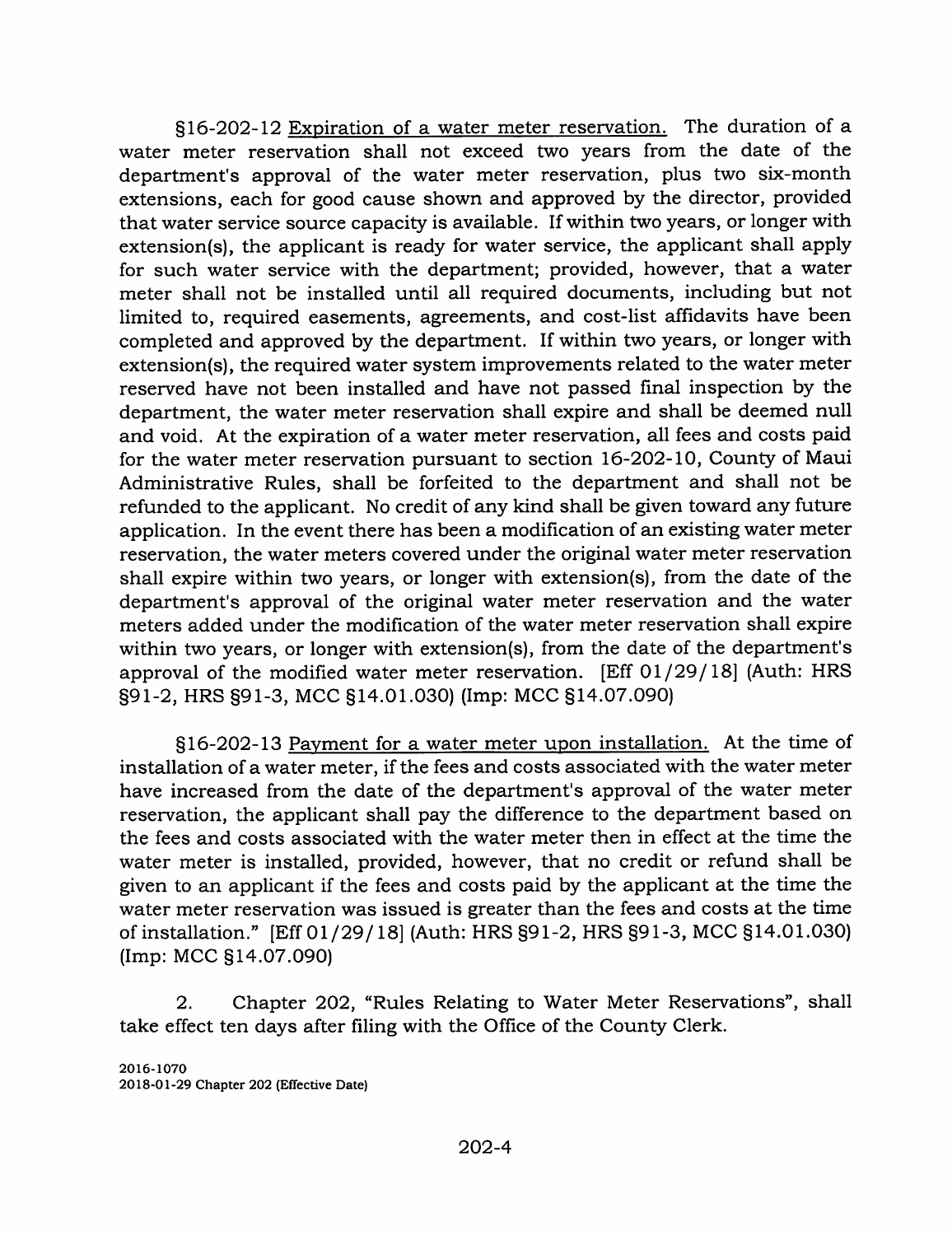Adopted this  $\frac{18^{th}}{18^{th}}$  day of *January* 2018, at Wailuku, Maui, Hawaii.

 $\mathcal{D}$ aisal By *Alady*, C.<br>GLADYS C. BAISA

Deputy Director Department of Water Supply

Approved this  $\mathcal{B}$  day of January , 2018.

ALAN M. ARAKAWA Mayor, County of Maui

APPROVED AS TO FORM AND LEGALITY:

JENNIFER M.P.E. OANA Deputy Corporation Counsel County of Maui

Received this 19th day of January  $\setminus$  2018.  $\frac{a}{a}$  / ates nni Clerk, County of Maui